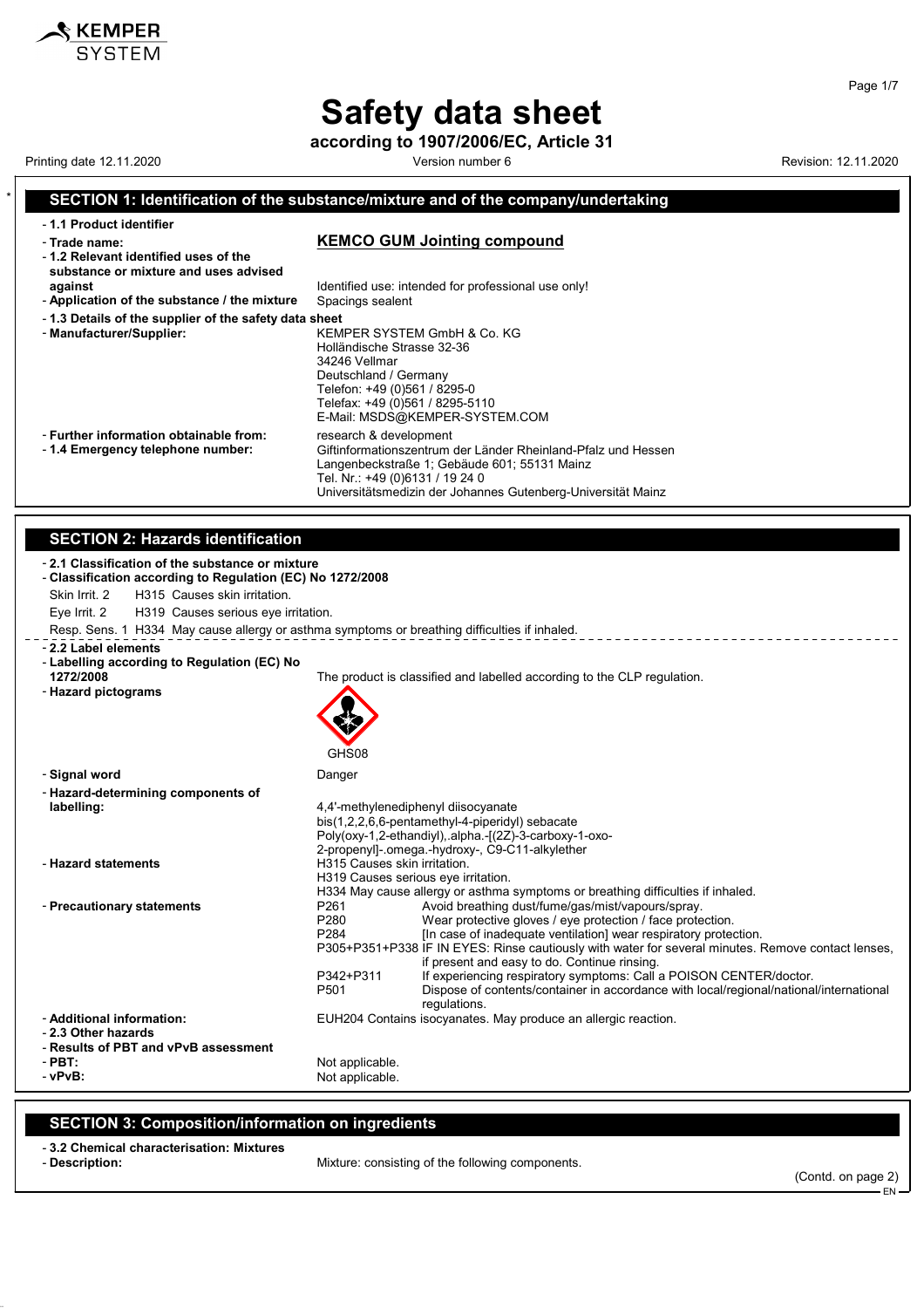

Page 2/7

## Safety data sheet

according to 1907/2006/EC, Article 31

Printing date 12.11.2020 **Version number 6 Revision: 12.11.2020** Revision: 12.11.2020

(Contd. on page 3)

EN

#### Trade name: KEMCO GUM Jointing compound

|                           |                                                                                                             | (Contd. of page 1) |
|---------------------------|-------------------------------------------------------------------------------------------------------------|--------------------|
| - Dangerous components:   |                                                                                                             |                    |
| CAS: 136855-71-5          | N,N-dibenzyliden polyoxypropylene diamine (Polymer)                                                         | 2.5-10%            |
| EC number: 679-523-7      | Skin Irrit. 2. H315                                                                                         |                    |
| CAS: 101-68-8             | 4.4'-methylenediphenyl diisocyanate                                                                         | $0.5 - 2.5%$       |
| EINECS: 202-966-0         | Resp. Sens. 1, H334; Carc. 2, H351; STOT RE 2, H373; Acute Tox. 4, H332; Skin Irrit. 2, H315; Eve Irrit. 2, |                    |
|                           | Index number: 615-005-00-9 H319; Skin Sens. 1, H317; STOT SE 3, H335                                        |                    |
| Reg.nr.: 01-2119457014-47 |                                                                                                             |                    |
| CAS: 41556-26-7           | bis(1,2,2,6,6-pentamethyl-4-piperidyl) sebacate                                                             | $< 0.5\%$          |
| EINECS: 255-437-1         | Aquatic Acute 1, H400; Aquatic Chronic 1, H410; Skin Sens. 1, H317                                          |                    |
| Reg.nr.: 01-2119491304-40 |                                                                                                             |                    |
| CAS: 709014-50-6          | Poly(oxy-1,2-ethandiyl), alpha.-[(2Z)-3-carboxy-1-oxo-                                                      | $< 0.5\%$          |
|                           | 2-propenyl]-.omega.-hydroxy-, C9-C11-alkylether                                                             |                    |
|                           | <b>Skin Sens. 1. H317</b>                                                                                   |                    |
| - Additional information: | For the wording of the listed hazard phrases refer to section 16.                                           |                    |

#### SECTION 4: First aid measures - 4.1 Description of first aid measures Immediately remove any clothing soiled by the product. Symptoms of poisoning may even occur after several hours; therefore medical observation for at least 48 hours after the accident. Do not leave affected persons unattended. Personal protection for the First Aider.

|                                           | Personal protection for the First Alder.<br>Take affected persons out of danger area and lay down. |
|-------------------------------------------|----------------------------------------------------------------------------------------------------|
| - After inhalation:                       | In case of unconsciousness place patient stably in side position for transportation.               |
|                                           | Supply fresh air; consult doctor in case of complaints.                                            |
| - After skin contact:                     | Immediately wash with water and soap and rinse thoroughly.                                         |
|                                           | Seek medical treatment in case of complaints.                                                      |
| - After eye contact:                      | Rinse opened eye for several minutes under running water. If symptoms persist, consult a doctor.   |
|                                           | Protect unharmed eye.                                                                              |
| - After swallowing:                       | If symptoms persist consult doctor.                                                                |
| -4.2 Most important symptoms and effects, |                                                                                                    |
| both acute and delayed                    | Nausea                                                                                             |
|                                           | <b>Dizziness</b>                                                                                   |
|                                           | Headache                                                                                           |
| -4.3 Indication of any immediate medical  |                                                                                                    |
| attention and special treatment needed    | No further relevant information available.                                                         |

| <b>SECTION 5: Firefighting measures</b> |                                                                                                                                                                                                   |
|-----------------------------------------|---------------------------------------------------------------------------------------------------------------------------------------------------------------------------------------------------|
| - 5.1 Extinguishing media               |                                                                                                                                                                                                   |
| - Suitable extinguishing agents:        | CO2, powder or water spray. Fight larger fires with water spray or alcohol resistant foam.<br>Use fire extinguishing methods suitable to surrounding conditions.                                  |
| -5.2 Special hazards arising from the   |                                                                                                                                                                                                   |
| substance or mixture                    | In case of fire, the following can be released:                                                                                                                                                   |
|                                         | Carbon monoxide (CO)                                                                                                                                                                              |
|                                         | Nitrogen oxides (NOx)                                                                                                                                                                             |
|                                         | Formation of toxic gases is possible during heating or in case of fire.                                                                                                                           |
| - 5.3 Advice for firefighters           |                                                                                                                                                                                                   |
| - Protective equipment:                 | Do not inhale explosion gases or combustion gases.                                                                                                                                                |
| - Additional information                | Collect contaminated fire fighting water separately. It must not enter the sewage system.<br>Dispose of fire debris and contaminated fire fighting water in accordance with official regulations. |

#### SECTION 6: Accidental release measures - 6.1 Personal precautions, protective equipment and emergency procedures Wear protective equipment. Keep unprotected persons away. Avoid contact with skin and eyes Ensure adequate ventilation - 6.2 Environmental precautions: Inform respective authorities in case of seepage into water course or sewage system. Prevent from spreading (e.g. by damming-in or oil barriers). Do not allow to enter sewers/ surface or ground water. - 6.3 Methods and material for containment Absorb with liquid-binding material (sand, diatomite, acid binders, universal binders, sawdust).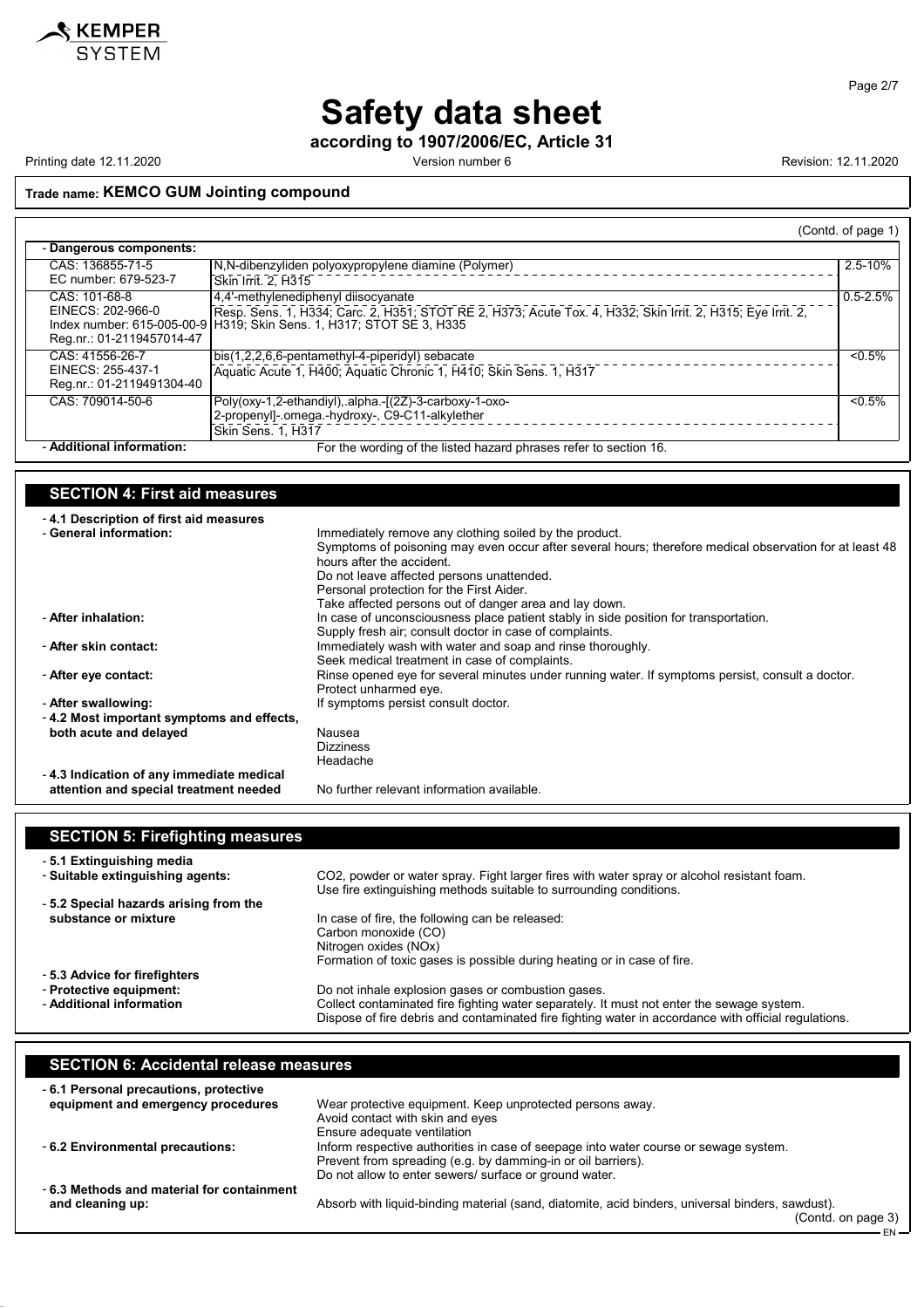

Safety data sheet

according to 1907/2006/EC, Article 31

Printing date 12.11.2020 **Printing date 12.11.2020** Version number 6 **Revision: 12.11.2020** 

### Trade name: KEMCO GUM Jointing compound

|                                                                                                         | Dispose of the material collected according to regulations.<br>Dispose contaminated material as waste according to item 13.                              | (Contd. of page 2) |
|---------------------------------------------------------------------------------------------------------|----------------------------------------------------------------------------------------------------------------------------------------------------------|--------------------|
| - 6.4 Reference to other sections                                                                       | See Section 7 for information on safe handling.                                                                                                          |                    |
|                                                                                                         | See Section 8 for information on personal protection equipment.<br>See Section 13 for disposal information.                                              |                    |
|                                                                                                         |                                                                                                                                                          |                    |
| <b>SECTION 7: Handling and storage</b>                                                                  |                                                                                                                                                          |                    |
|                                                                                                         |                                                                                                                                                          |                    |
| - 7.1 Precautions for safe handling                                                                     | Store in cool, dry place in tightly closed receptacles.<br>Open and handle receptacle with care.<br>Ensure good ventilation/exhaustion at the workplace. |                    |
|                                                                                                         | Prevent formation of aerosols.                                                                                                                           |                    |
| -7.2 Conditions for safe storage, including any incompatibilities<br>- Storage:                         |                                                                                                                                                          |                    |
| - Requirements to be met by storerooms and                                                              |                                                                                                                                                          |                    |
| receptacles:                                                                                            | Store only in the original receptacle.                                                                                                                   |                    |
| - Information about storage in one common<br>storage facility:                                          | Store away from foodstuffs.                                                                                                                              |                    |
| - Further information about storage                                                                     |                                                                                                                                                          |                    |
| conditions:                                                                                             | Store in dry conditions.                                                                                                                                 |                    |
|                                                                                                         | Protect from frost.<br>Protect from humidity and water.                                                                                                  |                    |
|                                                                                                         | Keep container tightly sealed.                                                                                                                           |                    |
|                                                                                                         | Recommended storage temperature: 5-30 °C                                                                                                                 |                    |
| - 7.3 Specific end use(s)                                                                               | No further relevant information available.                                                                                                               |                    |
|                                                                                                         |                                                                                                                                                          |                    |
| <b>SECTION 8: Exposure controls/personal protection</b>                                                 |                                                                                                                                                          |                    |
| - Additional information about design of<br>technical facilities:                                       | No further data; see item 7.                                                                                                                             |                    |
| - 8.1 Control parameters                                                                                |                                                                                                                                                          |                    |
| - Ingredients with limit values that require monitoring at the workplace:                               |                                                                                                                                                          |                    |
| 101-68-8 4,4'-methylenediphenyl diisocyanate                                                            |                                                                                                                                                          |                    |
| WEL Short-term value: 0.07 mg/m <sup>3</sup><br>Long-term value: 0.02 mg/m <sup>3</sup><br>Sen; as -NCO |                                                                                                                                                          |                    |
| - Regulatory information                                                                                | WEL: EH40/2020                                                                                                                                           |                    |
| - DNELs                                                                                                 |                                                                                                                                                          |                    |
| 101-68-8 4,4'-methylenediphenyl diisocyanate                                                            |                                                                                                                                                          |                    |
|                                                                                                         | Inhalative Long term - systemic effects 0.05 mg/m <sup>3</sup> (Worker) (GESTIS DNEL List (June 2018))                                                   |                    |
| - Ingredients with biological limit values:                                                             |                                                                                                                                                          |                    |
| 101-68-8 4,4'-methylenediphenyl diisocyanate                                                            |                                                                                                                                                          |                    |
| BMGV 1 µmol creatinine/mol<br>Medium: urine<br>Sampling time: At the end of the period od exposure      |                                                                                                                                                          |                    |
| Parameter: isocyanate-derived diamine                                                                   |                                                                                                                                                          |                    |
| - Additional information:                                                                               | The lists valid during the making were used as basis.                                                                                                    |                    |
| - 8.2 Exposure controls<br>- Personal protective equipment:                                             |                                                                                                                                                          |                    |
| - General protective and hygienic measures:                                                             | The usual precautionary measures are to be adhered to when handling chemicals.                                                                           |                    |
|                                                                                                         | Keep away from foodstuffs, beverages and feed.                                                                                                           |                    |
|                                                                                                         | Immediately remove all soiled and contaminated clothing<br>Wash hands before breaks and at the end of work.                                              |                    |
|                                                                                                         | Avoid contact with the eyes and skin.                                                                                                                    |                    |
| - Respiratory protection:                                                                               | When used properly and under normal conditions, breathing protection is not required.                                                                    |                    |
|                                                                                                         | Use suitable respiratory protective device in case of insufficient ventilation.<br>Filter A/P2                                                           |                    |
|                                                                                                         | Respiratory protection - Gas filters and combination filters according to (DIN EN 141)                                                                   |                    |
| - Protection of hands:                                                                                  |                                                                                                                                                          |                    |
|                                                                                                         | Protective gloves                                                                                                                                        |                    |
|                                                                                                         | Check protective gloves prior to each use for their proper condition.                                                                                    |                    |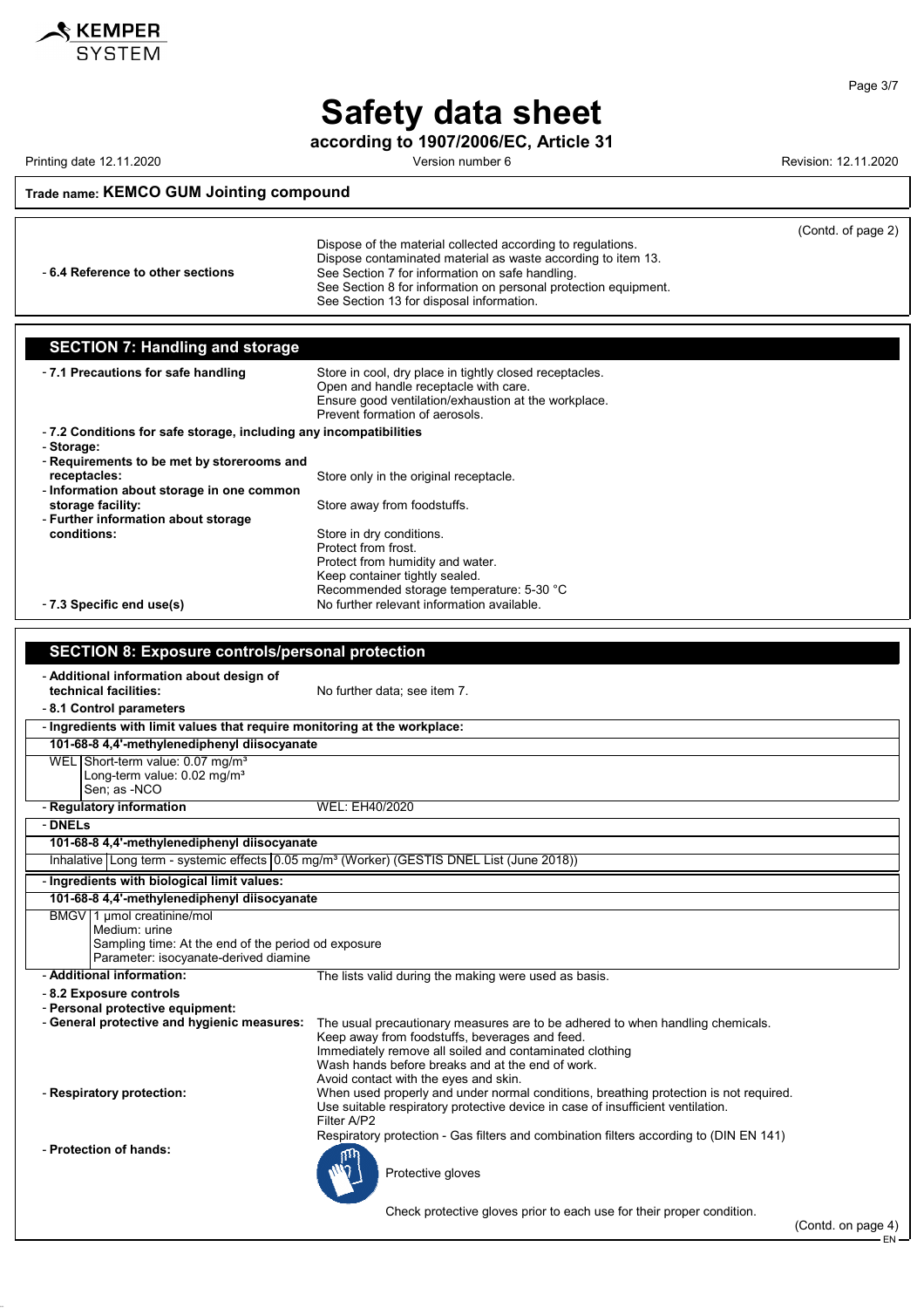

Page 4/7

## Safety data sheet

according to 1907/2006/EC, Article 31

Printing date 12.11.2020 **Printing date 12.11.2020** Version number 6 Revision: 12.11.2020

### Trade name: KEMCO GUM Jointing compound

|                                              | (Contd. of page 3)                                                                                                   |
|----------------------------------------------|----------------------------------------------------------------------------------------------------------------------|
|                                              | Only use chemical-protective gloves with CE-labelling of category III.                                               |
|                                              | The glove material has to be impermeable and resistant to the product/ the substance/ the                            |
|                                              | preparation.                                                                                                         |
|                                              | Selection of the glove material on consideration of the penetration times, rates of diffusion<br>and the degradation |
|                                              | After use of gloves apply skin-cleaning agents and skin cosmetics.                                                   |
| - Material of gloves                         | Recommended materials:                                                                                               |
|                                              | Butyl rubber, BR                                                                                                     |
|                                              | Recommended thickness of the material: $\geq 0.5$ mm                                                                 |
|                                              | Penetration time (min.): $<$ 480                                                                                     |
|                                              | The selection of the suitable gloves does not only depend on the material, but also on further marks of              |
|                                              | quality and varies from manufacturer to manufacturer.                                                                |
| - Penetration time of glove material         | The determined penetration times according to EN 16523-1:2015 are not performed under practical                      |
|                                              | conditions. Therefore a maximum wearing time, which corresponds to 50% of the penetration time, is                   |
|                                              | recommended.                                                                                                         |
|                                              |                                                                                                                      |
| - As protection from splashes gloves made of |                                                                                                                      |
| the following materials are suitable:        | Nitrile rubber, NBR                                                                                                  |
|                                              | Recommended thickness of the material: $\geq 0.1$ mm                                                                 |
|                                              | Penetration time (min.): $<$ 10                                                                                      |
| - Eye protection:                            | Tightly sealed goggles                                                                                               |
|                                              | Protective goggles and facial protection - Classification according to EN 166                                        |
| - Body protection:                           | protective clothing (EN 13034)                                                                                       |

| <b>SECTION 9: Physical and chemical properties</b>                                                            |                                                                                 |  |
|---------------------------------------------------------------------------------------------------------------|---------------------------------------------------------------------------------|--|
| -9.1 Information on basic physical and chemical properties<br>- General Information<br>- Appearance:<br>Form: | Pasty                                                                           |  |
| Colour:                                                                                                       | According to product specification                                              |  |
| - Odour:                                                                                                      | Characteristic                                                                  |  |
| - Odour threshold:                                                                                            | Not determined.                                                                 |  |
| - pH-value:                                                                                                   | Not determined.                                                                 |  |
| - Change in condition<br>Melting point/freezing point:<br>Initial boiling point and boiling range:            | Undetermined.<br>Undetermined.                                                  |  |
|                                                                                                               |                                                                                 |  |
| - Flash point:                                                                                                | Not applicable.                                                                 |  |
| - Flammability (solid, gas):                                                                                  | Not applicable.                                                                 |  |
| - Decomposition temperature:                                                                                  | Not determined.                                                                 |  |
| - Auto-ignition temperature:                                                                                  | Product is not selfigniting.                                                    |  |
| - Explosive properties:                                                                                       | Product does not present an explosion hazard.                                   |  |
| - Density at 20 °C:<br>- Relative density<br>- Vapour density<br>- Evaporation rate                           | $1.3$ g/cm <sup>3</sup><br>Not determined.<br>Not determined<br>Not determined. |  |
| - Solubility in / Miscibility with<br>water:                                                                  | Not miscible or difficult to mix.                                               |  |
| - Partition coefficient: n-octanol/water:                                                                     | Not determined.                                                                 |  |
| - Viscosity:<br>Dynamic:<br>Kinematic:                                                                        | Not determined.<br>Not determined.                                              |  |
| - Solvent content:<br>VOC (EC)<br>- 9.2 Other information                                                     | 0.12%<br>No further relevant information available.<br>$F_{\rm AL}$             |  |

EN (Contd. on page 5)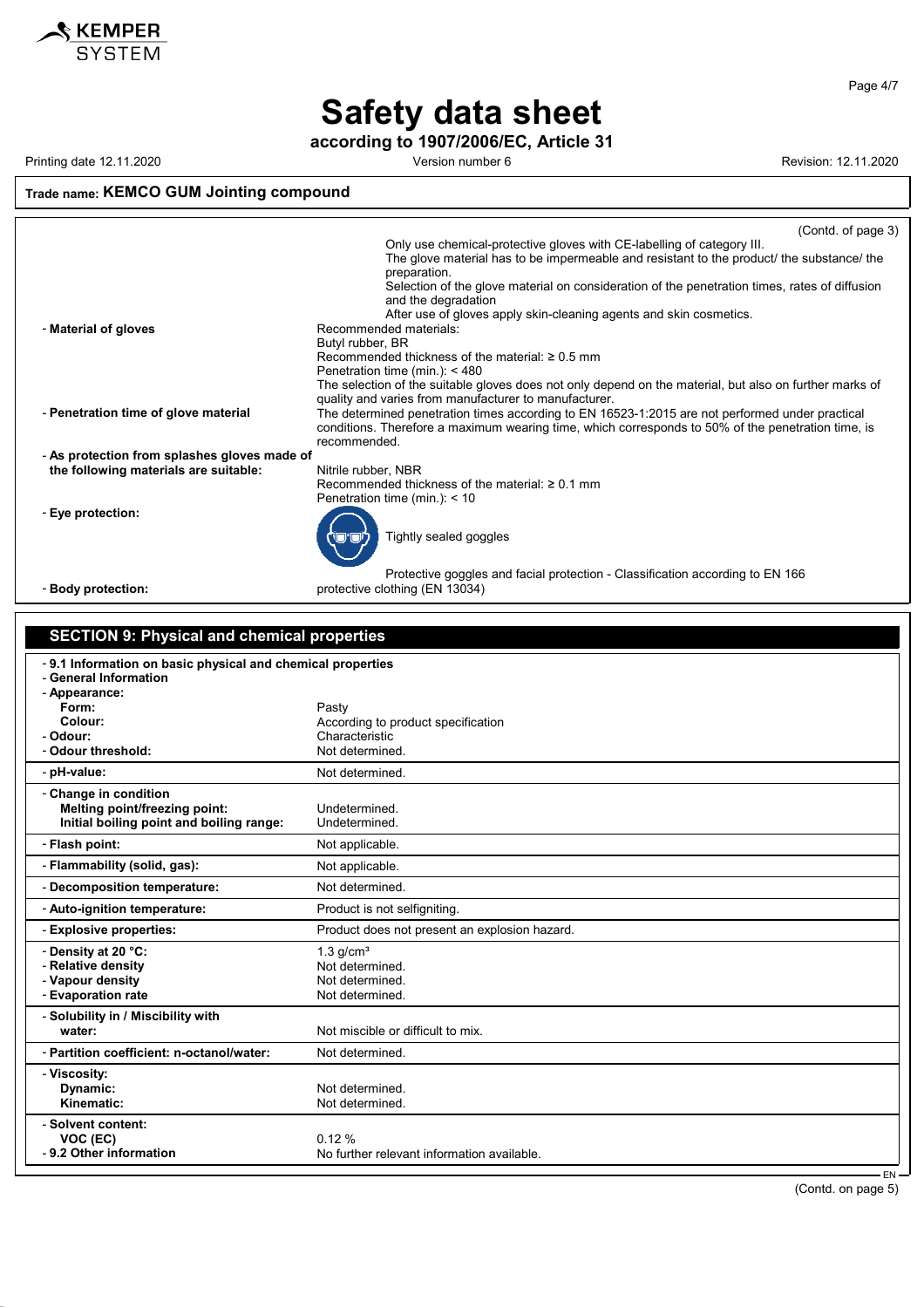

Page 5/7

# Safety data sheet

according to 1907/2006/EC, Article 31

Printing date 12.11.2020 **Printing date 12.11.2020** Version number 6 Revision: 12.11.2020

 $\overline{\phantom{a}}$ 

### Trade name: KEMCO GUM Jointing compound

(Contd. of page 4)

| <b>SECTION 10: Stability and reactivity</b>                                                 |                                                                                                                                                          |  |
|---------------------------------------------------------------------------------------------|----------------------------------------------------------------------------------------------------------------------------------------------------------|--|
| -10.1 Reactivity<br>- 10.2 Chemical stability<br>- Thermal decomposition / conditions to be | No further relevant information available.                                                                                                               |  |
| avoided:                                                                                    | No decomposition if used according to specifications.                                                                                                    |  |
| -10.3 Possibility of hazardous reactions                                                    | Reacts with water.<br>Reacts with oxidising agents.<br>Reacts with alcohols, amines, aqueous acids and alkalis.                                          |  |
| -10.4 Conditions to avoid                                                                   | Avoid water ingress and moisture during storage (the mixture reacts with moisture alkaline and<br>hardened).<br>Keep away from open flames/heat sources. |  |
| - 10.5 Incompatible materials:                                                              | No further relevant information available.                                                                                                               |  |
| -10.6 Hazardous decomposition products:                                                     | Possible in traces.<br>Isocyanate                                                                                                                        |  |

| <b>SECTION 11: Toxicological information</b>                                                                                        |             |                                                                                                                   |  |
|-------------------------------------------------------------------------------------------------------------------------------------|-------------|-------------------------------------------------------------------------------------------------------------------|--|
| -11.1 Information on toxicological effects<br>Based on available data, the classification criteria are not met.<br>- Acute toxicity |             |                                                                                                                   |  |
|                                                                                                                                     |             | - LD/LC50 values relevant for classification:                                                                     |  |
|                                                                                                                                     |             | Inhalative ATEmix 4,982 mg/l (AEROSOLE) (Calculated)                                                              |  |
|                                                                                                                                     |             | 101-68-8 4,4'-methylenediphenyl diisocyanate                                                                      |  |
| Oral                                                                                                                                | LD50        | >10,000 mg/kg (rat) (OECD 401)                                                                                    |  |
| Dermal                                                                                                                              | LD50        | >9,400 mg/kg (rab) (OECD 402)                                                                                     |  |
|                                                                                                                                     |             | Inhalative LC50/4 h   1.5 mg/l (ATE)                                                                              |  |
|                                                                                                                                     |             | 41556-26-7 bis(1,2,2,6,6-pentamethyl-4-piperidyl) sebacate                                                        |  |
| Oral                                                                                                                                | LD50        | $>2,300$ mg/kg (rat) (IUCLID)                                                                                     |  |
|                                                                                                                                     | <b>LC50</b> | 0.97 mg/l (LEPOMUS MACROCHIRUS) (96h; OECD 203)                                                                   |  |
| - Primary irritant effect:                                                                                                          |             |                                                                                                                   |  |
| - Skin corrosion/irritation                                                                                                         |             | Causes skin irritation                                                                                            |  |
|                                                                                                                                     |             | - Serious eye damage/irritation<br>Causes serious eye irritation.                                                 |  |
|                                                                                                                                     |             | - Respiratory or skin sensitisation<br>May cause allergy or asthma symptoms or breathing difficulties if inhaled. |  |
| - CMR effects (carcinogenity, mutagenicity and toxicity for reproduction)                                                           |             |                                                                                                                   |  |
| - Germ cell mutagenicity                                                                                                            |             | Based on available data, the classification criteria are not met.                                                 |  |
| - Carcinogenicity                                                                                                                   |             | Based on available data, the classification criteria are not met.                                                 |  |
| - Reproductive toxicity                                                                                                             |             | Based on available data, the classification criteria are not met.                                                 |  |
| - STOT-single exposure                                                                                                              |             | Based on available data, the classification criteria are not met.                                                 |  |
| - STOT-repeated exposure                                                                                                            |             | Based on available data, the classification criteria are not met.                                                 |  |
| - Aspiration hazard                                                                                                                 |             | Based on available data, the classification criteria are not met.                                                 |  |

## SECTION 12: Ecological information

- 12.1 Toxicity

| - Aquatic toxicity:                          |                                                            |                                                                                          |  |
|----------------------------------------------|------------------------------------------------------------|------------------------------------------------------------------------------------------|--|
| 101-68-8 4.4'-methylenediphenyl diisocyanate |                                                            |                                                                                          |  |
| <b>NOEC</b>                                  | 21,000 mg/kg (Eisenia fetida/foetida) (336h; OECD 207)     |                                                                                          |  |
| EC50                                         | >1,000 mg/l (Daphnia magna) (24h; OECD 202)                |                                                                                          |  |
| <b>NOEC</b>                                  | 210 mg/l (Daphnia magna) (21d; OECD 211)                   |                                                                                          |  |
|                                              | 41556-26-7 bis(1,2,2,6,6-pentamethyl-4-piperidyl) sebacate |                                                                                          |  |
|                                              |                                                            | LC50/96 h (static) 0.97 mg/l (LEPOMUS MACROCHIRUS) (OECD 203; IUCLID)                    |  |
| EC50                                         | 20 mg/l (Daphnia magna) (24h; OECD 202)                    |                                                                                          |  |
| EC50                                         | >100 mg/l (Belebtschlamm) (3h)                             |                                                                                          |  |
|                                              | 20 mg/l (Daphnia magna) (OECD 202/1; IUCLID)               |                                                                                          |  |
| -12.2 Persistence and degradability          |                                                            | No further relevant information available.                                               |  |
| - 12.3 Bioaccumulative potential             |                                                            | No further relevant information available.                                               |  |
| - 12.4 Mobility in soil                      |                                                            | No further relevant information available.                                               |  |
| - Additional ecological information:         |                                                            |                                                                                          |  |
| - General notes:                             |                                                            | Water hazard class 1 (German Regulation) (Self-assessment): slightly hazardous for water |  |
|                                              | -12.5 Results of PBT and vPvB assessment                   |                                                                                          |  |
| - PBT:                                       |                                                            | Not applicable.                                                                          |  |
| - vPvB:                                      |                                                            | Not applicable.<br>$\sim$                                                                |  |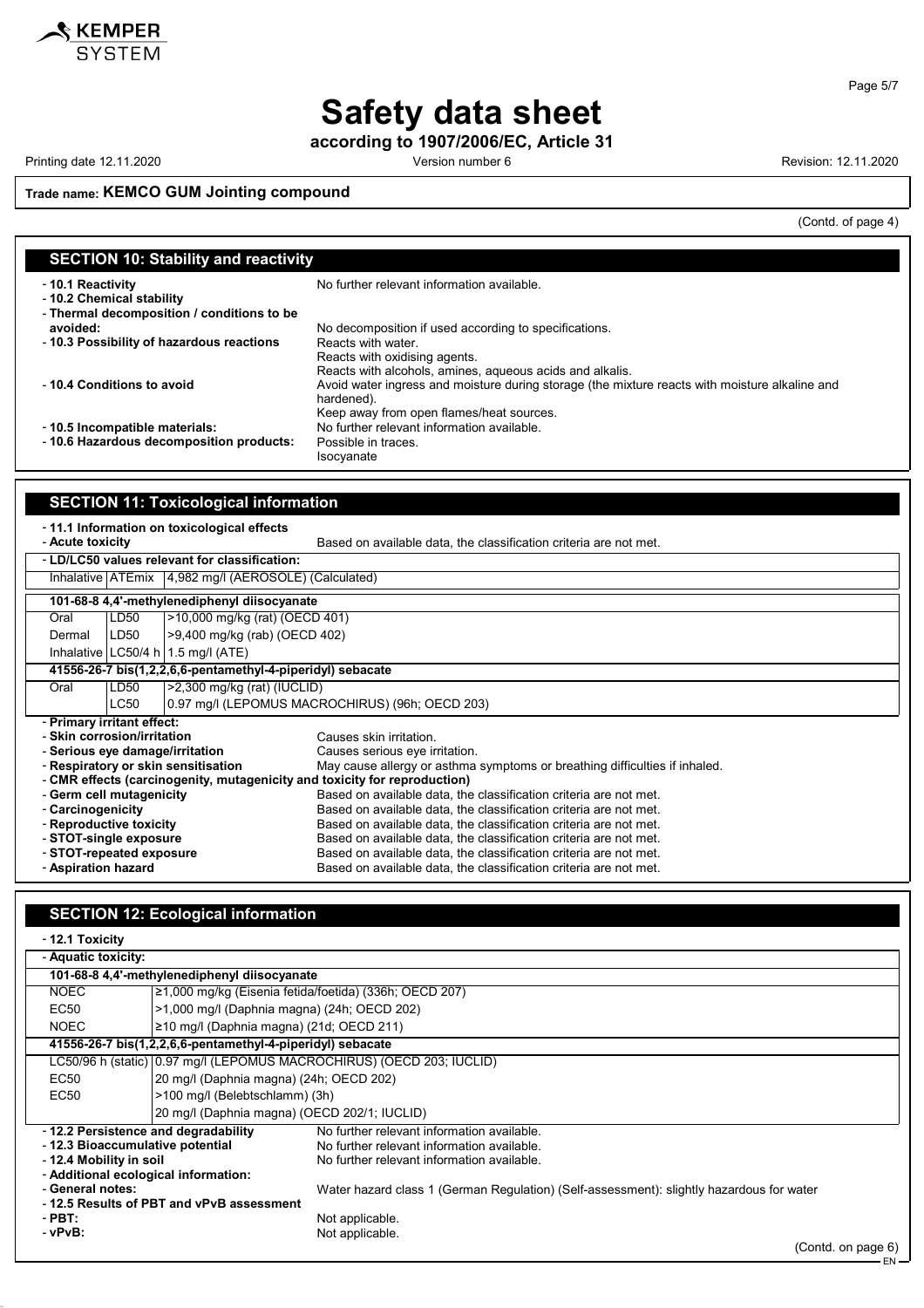

according to 1907/2006/EC, Article 31

Printing date 12.11.2020 **Version number 6 Revision: 12.11.2020** Revision: 12.11.2020

Trade name: KEMCO GUM Jointing compound

- 12.6 Other adverse effects No further relevant information available.

#### SECTION 13: Disposal considerations

- 13.1 Waste treatment methods<br>- Recommendation

Must not be disposed together with household garbage. Do not allow product to reach sewage system. Disposal according to official regulations

- European waste catalogue

08 04 09\* waste adhesives and sealants containing organic solvents or other hazardous substances

15 01 10\* packaging containing residues of or contaminated by hazardous substances

- Uncleaned packaging:

- Recommendation: **Disposal must be made according to official regulations.** 

#### SECTION 14: Transport information -<br>- 14.1 UN-Number - **ADR, ADN, IMDG, IATA** Void - 14.2 UN proper shipping name - ADR, ADN, IMDG, IATA Void - 14.3 Transport hazard class(es) - ADR, ADN, IMDG, IATA - Class Void - 14.4 Packing group - **ADR, IMDG, IATA** Void - 14.5 Environmental hazards: - Marine pollutant: No - 14.6 Special precautions for user Not applicable. - 14.7 Transport in bulk according to Annex II of Marpol and the IBC Not applicable. - UN "Model Regulation": Void

| <b>SECTION 15: Regulatory information</b>                                                                                              |                                                                                   |  |
|----------------------------------------------------------------------------------------------------------------------------------------|-----------------------------------------------------------------------------------|--|
| -15.1 Safety, health and environmental regulations/legislation specific for the substance or mixture                                   |                                                                                   |  |
| - Directive 2012/18/EU                                                                                                                 |                                                                                   |  |
| - Named dangerous substances - ANNEX I                                                                                                 | None of the ingredients is listed.                                                |  |
| - REGULATION (EC) No 1907/2006 ANNEX                                                                                                   |                                                                                   |  |
| XVII                                                                                                                                   | Conditions of restriction: 3, 56a, 74                                             |  |
| - DIRECTIVE 2011/65/EU on the restriction of the use of certain hazardous substances in electrical and electronic equipment - Annex II |                                                                                   |  |
| None of the ingredients is listed.                                                                                                     |                                                                                   |  |
| - National regulations:                                                                                                                |                                                                                   |  |
| - Information about limitation of use:                                                                                                 | Employment restrictions concerning juveniles must be observed.                    |  |
|                                                                                                                                        | Employment restrictions concerning pregnant and lactating women must be observed. |  |
|                                                                                                                                        | Employment restrictions concerning women of child-bearing age must be observed.   |  |
| - 15.2 Chemical safety assessment:                                                                                                     | A Chemical Safety Assessment has not been carried out.                            |  |
|                                                                                                                                        |                                                                                   |  |

#### SECTION 16: Other information

This information is based on our present knowledge. However, this shall not constitute a guarantee for any specific product features and shall not establish a legally valid contractual relationship.

The safety data sheet issued is also compliant with the regulation Annex I of Regulation (EU) no. 453/2010 and Annex II of Regulation (EU) no. 2015/830 - Relevant phrases **H315** Causes skin irritation.

H317 May cause an allergic skin reaction.

H319 Causes serious eye irritation.

H332 Harmful if inhaled.

- H334 May cause allergy or asthma symptoms or breathing difficulties if inhaled.
	- H335 May cause respiratory irritation.

(Contd. on page 7)

EN



(Contd. of page 5)

Page 6/7